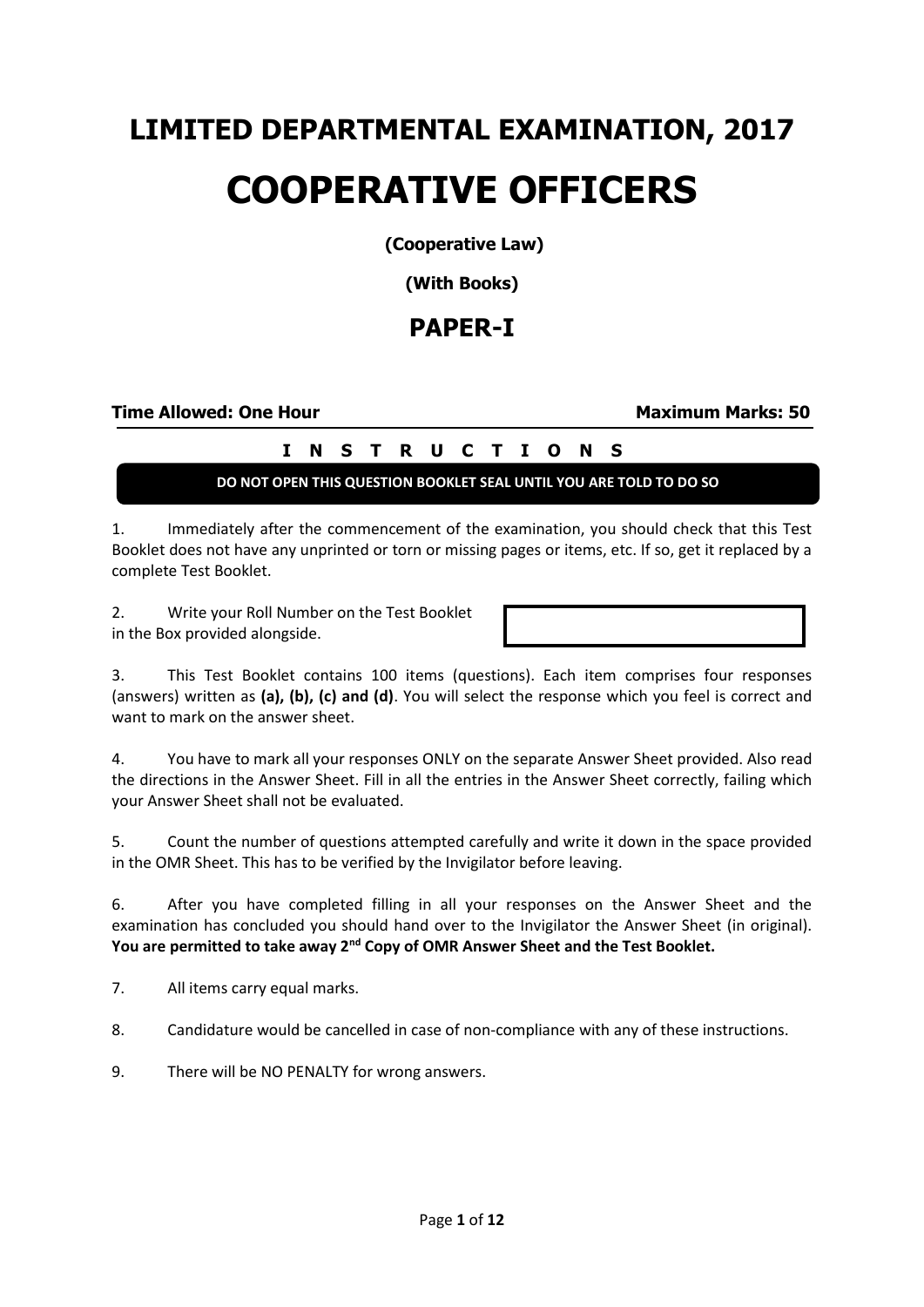### **Question Starts**

Q.1. How many Section are there under the Manipur Cooperative Society Act, 1976 ? a) 176;

- 
- b) 167;
- c) 157; d) 177.

Q. 2. What is the number of Act of the Manipur Co-Operative Society, Act, 1976 commenced ? a) 12 of 1976; b) 13 of 1976; c) 14 of 1976;

d) 15 of 1976.

Q. 3. Under what Section and under what clause the word "Arbitrator" has been defined ?

a) Under 2(1);

- b) Under  $2(1)(a)$ ;
- c) Under 2 (2);
- d) Under 2 (3).

Q. 4. What do you mean by the word "Board" ?

a) means the Board of management of same society; b) means the Board of management of that society;

c) means the Board of the management of a society;

d) means the Board of management of a society;

Q. 5. Under what Section and under what clause the words "Federal Society" have been defined ?

- a) 2(13);
- b)  $2(17)$ ;
- c) 2(14);
- d) 2 (23).

Q. 6. How many clauses are there under Section 2 (20) of the Manipur Co-Operative Society Act, 1976 ? a) four;

- b) five;
- c) three;
- d) non of the above.

Q. 7. Explain the word "Firm" under the Manipur Co-Operative Society, Act, 1976 ? a) means a firm registered under the Indian Partnership Act, 1932; b) means a firm duly registered under the Indian Partnership Act, 1932;

c) means a firm registered under the Indian Partnership Act, 1933; d) means a firm registered under the Indian Partnership Act, 1930;

Q.8. Explain the word "Rules" under the Manipur Co-Operative Society Act, 1976 ?

a) means the rules made under this Act ;

b) means rules made under the Rules ;

c) means rules made in under this Act ;

d) means rules made under this Act

Q. 9. Explain the word "State" under the Manipur Co-Operative Society Act, 1976 ?

a) means State Government of Manipur ;

b) means State Governments of Manipur :

c) means State Government of Manipuries ;

d) means State of Government of Manipur ;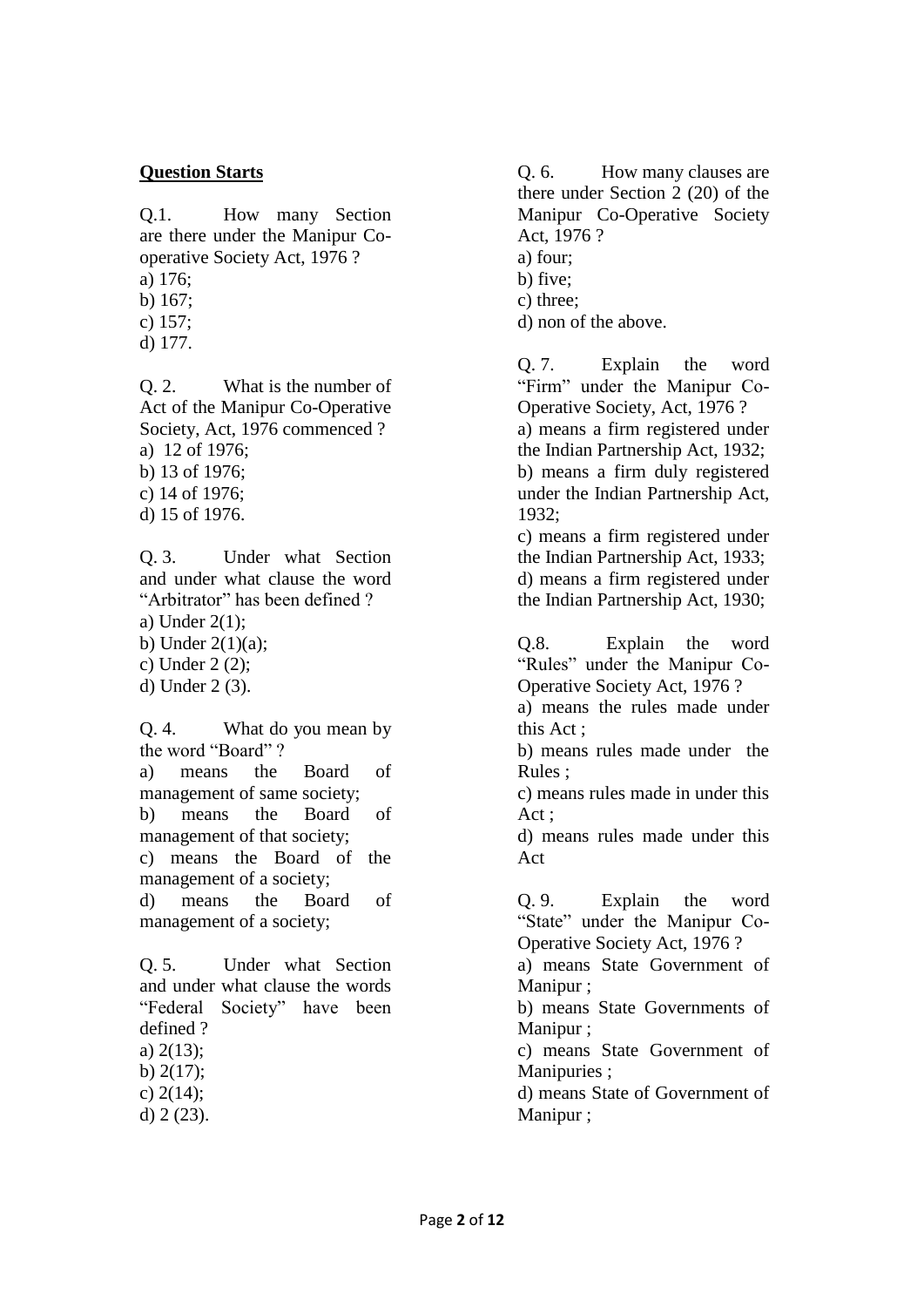- Q. 10. Under what Section the word "A society may be registered with limited or unlimited liability." is content ? a) 13;
- b) 10;
- c) 5;
- d) 6.

Q. 11. How many clauses and explanation are there under Section 6 of the Manipur Co-Operative Society Act, 1976 ? a) six clauses and one explanation ;

b) five clauses and two explanation ;

c) five clauses and three explanation ;

d) five clauses and one explanation ;

Q. 12. To whom application has to be filed for registration for the State ?

a) To the Registrar of Cooperative Societieses ;

b) To the Registrars of Cooperative Societies ;

c) To the Registrar of Cooperative Societies ;

d) To the Registrar of Cooperatives Societies ;

Q. 13. Is there any time limit for registration from the date of receipt of the application for registration under the Manipur Co-Operative Society Act, 1976  $\gamma$ 

- a) Not yet frames ;
- $b) No;$
- c) Yes;
- d) non of the above.

Q. 14. How many clauses and sub-clauses are there under Section 9 of the Manipur Co-Operative Society Act, 1976 ? a) four clauses and three subclauses ; b) four clauses and four subclauses ; c) four clauses and five subclauses ; d) four clauses and six subclauses ;

Q. 15. What is the conclusive proof that a Society has been registered ? a) A certificate of registration issued by the Registrar ; b) A certificates of registration signed by the Registrar ; c) A certificate of registration duly signed by the Registrar ; d) A certificate of registration signed by the Registrar ;

Q. 16. Under what Section bye-laws can be amended ? a) 14;

- b) 13;
- c) 15,
- d) 16.

Q. 17. Under what Section name of a society can be changed  $\gamma$ 

- a) 18;
- b) 17;
- c) 16;
- d) 15.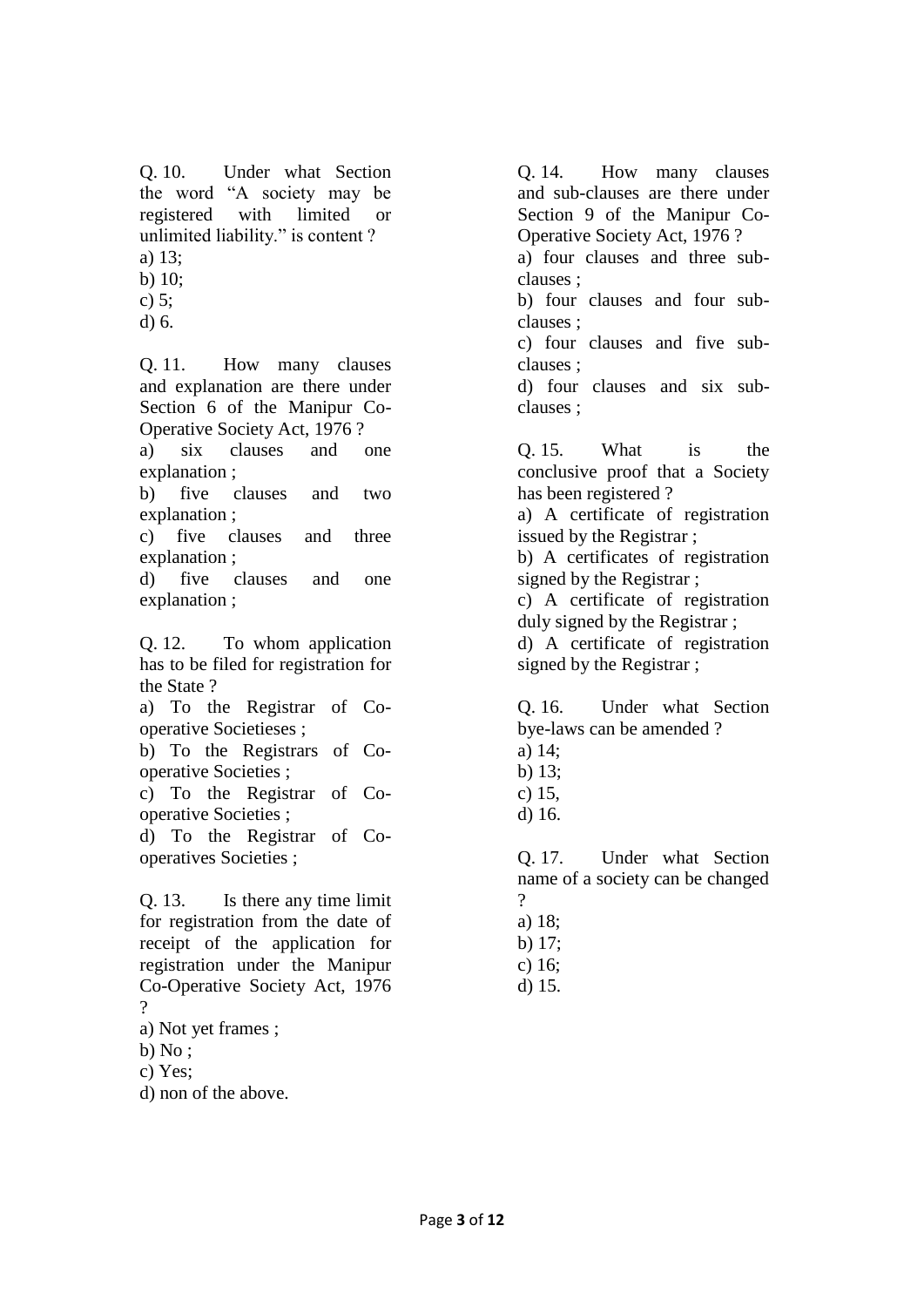Q. 18. How many clauses and sub-clauses are there under Section 16 of the Manipur Co-Operative Society Act, 1976 ? a) three clauses and two subclauses; b) three clauses and four subclauses; c) three clauses and one subclauses; d) non of the above.

Q.19. Under what Section "Amalgamation, transfer, division or conversion of societies." is contained ? a) Under Section 16; b) Under Section 18; c) Under Section 17; d) non of the above.

Q. 20. Under what Section cancellation of registration can be made by the Registrar under the Manipur Co-Operative Society Act, 1976 ?

- a) 19;
- b) 20;
- c) 21;
- d) 22.

Q.21. In which clause of the Section of the Manipur Co-Operative Society Act, 1976 contain to the "Restriction of membership"?

a) 22(1); b)  $22(1)(b)$ ;

- c)  $22(4)$ ;
- d) 22(3).

Q. 22. Under what Section "Voting powers of members." have been contain ? a) U/S 32; b) U/S 30; c) U/S 28; d) U/S 27.

Q. 23. What is the provision of Section 30 of the Manipur Co-Operative Society Act, 1976 ?

a) Transfer of interest on any of the death of the member;

b) Transfer of interest on death of member;

c) Transfer of interest only on death of the real owner;

d) Transfer of interest before the death of member.

Q. 24. Under what Section "Insolvency of members." And "Expulsion of members." have been contained ?

- a) Under Section 38;
- b) Under Section 37;
- c) Under Section 34 and 35;
- d) Non of the above.

Q. 25. What does Chapter-IV of the Act, 1976 contain ? a) INCORPORATION, DUTIES AND PREVILEDGES OF SOCIETIES ; b) INCORPORATIONS DUTIES AND PREVILEDGES OF SOCIETIES ; c) INCORPORATION, DUTIES AND PREVILEDGE OF SOCIETIES ; d) INCORPORATION, DUTIES AND PREVILEDGES OF SOCIETY ;

Q. 26. Under what Section "Power to exempt from taxation." have been contain ? a) Section 41; b) Section 45; c) Section 42; d) Section 46.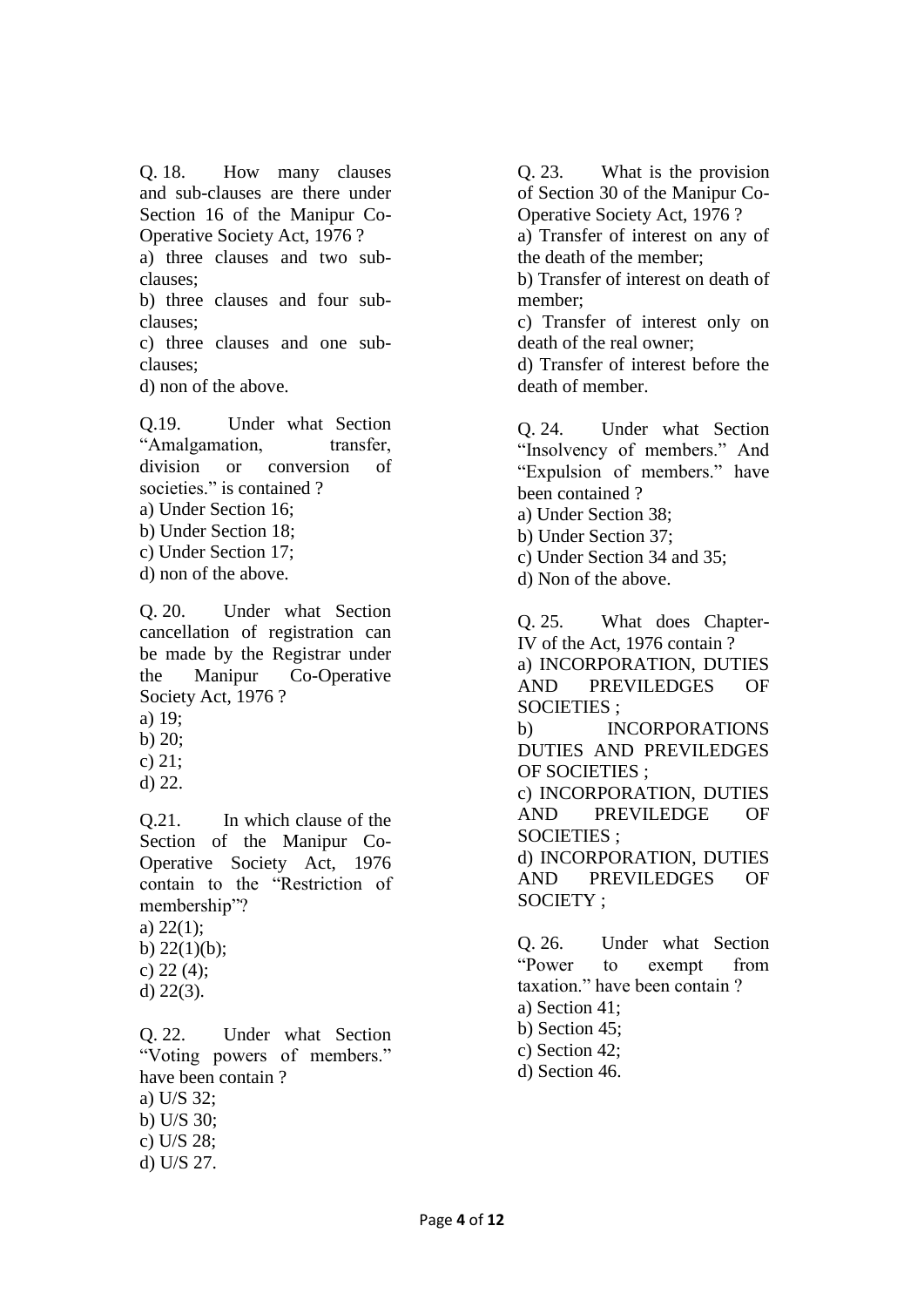Q. 27. How many clauses sub-clauses and explanation are there under Section 47 of the Act, 1976 ?

a) Clause four and sub-clause one b) Clause four and sub-clause four ;

c) Clause four and sub-clause two ;

d) Clause four and sub-clause three.

Q. 28. Under what Section "Principal state Partnership Fund." Contain under the Act, 1976 ?

a) Under section 52;

b) Under section 53;

c) Under section 54;

d) Under section 55.

Q. 29. What does Section 57 contain under the Act, 1976 ? a) Indemnity of Apex and State Societies;

b) Indemnity of Apex and District;

c) Indemnity of Apex and Central Societies;

d) Indemnity of Apex and Central Fund.

Q.30. Under what Chapter "Property and Funds of Societies" are contain under the Act, 1976 ? a) CHAPTER I; b) CHAPTER II; c) CHAPTER V; d) CHAPTER VI.

Q.31. Under what Section "Reserve Fund" has been contain under the Act, 1976 ? a) Section 66; b) Section 67; c) Section 68; d) Section 69.

Q. 32. Where does the terms of office of the Board has been enshrined under the Act, 1976 ? a) Under section 73(1);

b) Under section 73(2);

c) Under section 73(3);

d) Under section 73(4).

Q. 33. Under what Section "Annual general meeting" have been contain under the Act, 1976  $\Omega$ 

a) Section 73;

b) Section 74;

c) Section 75;

d) Section 76.

Q. 34. Who has the "Power to suspend or dissolve the existing Board or to reconstitute a new Board" under Section 78.A. of the Act,1976 ? a) Sub-Registrar; b) Board of any society; c) Deputy Registrar; d) The State Government.

Q. 35. Under what Section of the Act, 1976 "Inquiry by Registrar." has been contain ? a) Section 82; b) Section 83; c) Section 84; d) Section 85.

Q. 36. Whether the Indian Limitation Act, 1963 has been applicable under the Act, 1976 ? a) Applicable; b) Not-Applicable; c) Not fully Applicable; d) Non of the above.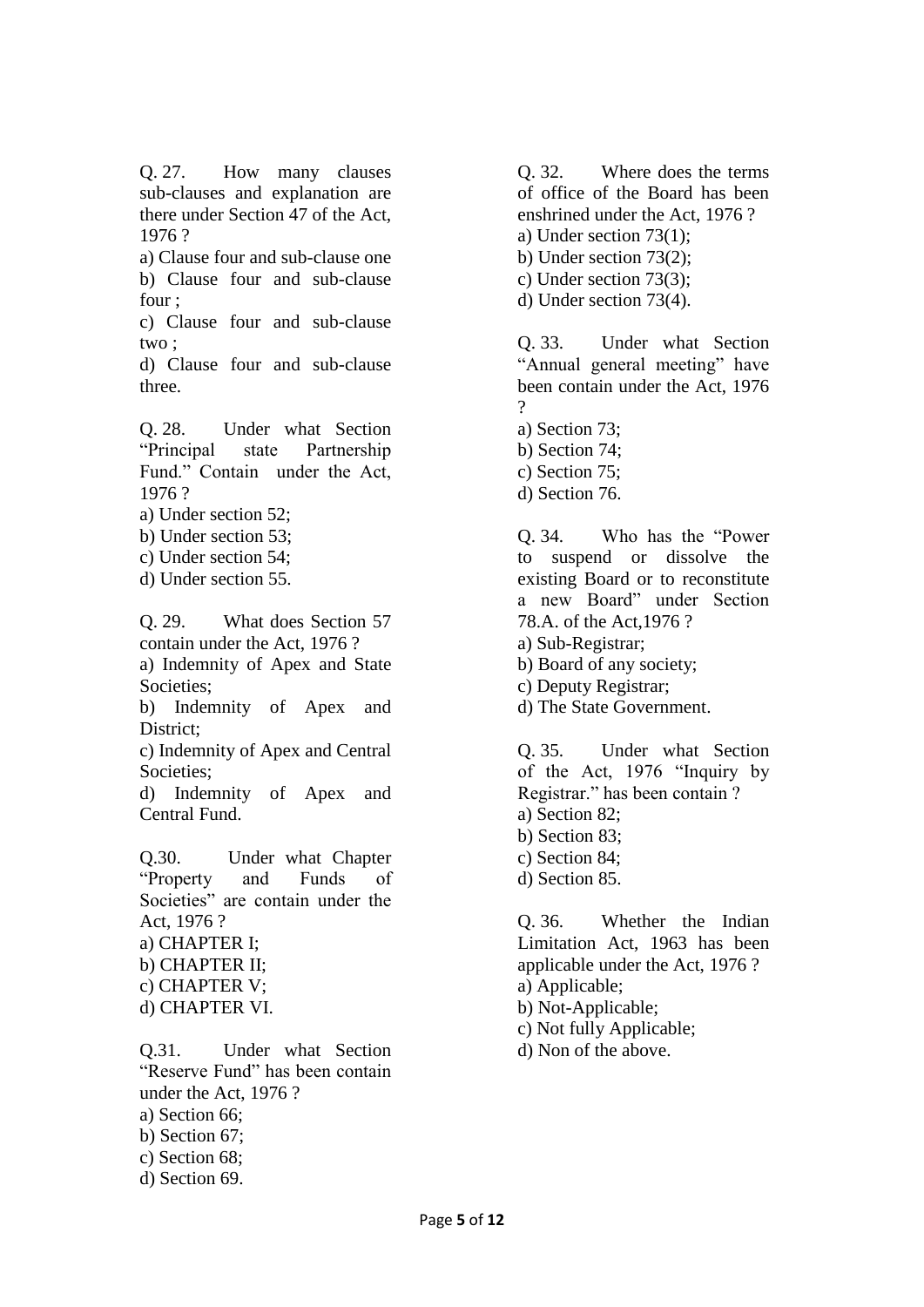- Q. 37. By whom "Settlement of dispute." has to be made under the Act, 1976 ?
- a) Sub-Registrar;
- b) Board of any society;
- c) Deputy Registrar;
- d) Registrar.

Q. 38. To whom "Appeal against the decision of Registrar or his nominee of board of nominees." has to be made ?

- a) High Court;
- b) District Court;
- c) Tribunal;
- d) Civil Judge.

Q. 39. Under what Section of the Act, 1976 "Money how recovered." Has been contain ?

- a) Section 95;
- b) Section 96;
- c) Section 97;
- d) Section 98.

Q.40. Who has the power to appoint a Liquidator under Section 103 of the Act, 1976 ? a) Sub-Registrar;

- b) Board of any society;
- c) Deputy Registrar;
- d) Registrar.

Q. 41. To whom "Appeal against order of winding up." by the Registrar has to be made under the Act, 1976 ? a) State Government; b) Governor; c) Chief Minister; d) Minister Co-operation. Q. 42. Under what Section

"Power of Liquidator" has been contained under the Act, 1976 ? a) Section 103; b) Section 104; c) Section 105; d) Section 106.

Q.43. What does Chapter XI contain under the Act, 1976 ? a) CO-OPERATIVE BANKS; b) LAND DEVELOPMENT BANKS; c) URBAN BANKS; d) STATE BANKS.

Q.44. To whom Section 8 of the Hindu Minority and Guardianship Act, 1956 apply under the Act, 1976 ? a) to mortgages in favour of a Land Development Bank; b) to pledge in favour of a Land Development Bank; c) to bail in favour of a Land Development Bank; d) to lease in favour of a Land Development Bank.

Q. 45. Under what Section of the Act, 1976 "power of distraint." contain ? a) Section 131; b) Section 132; c) Section 133; d) Section 134.

Q. 46. How many clauses and sub-clauses are there under Section 133 of the Act, 1976 ? a) Clause three sub-clause one; b) Clause two sub-clause three; c) Clause two sub-clause one; d) Clause three sub-clause two.

Q. 47. What does Chapter XII of the Act, 1976 contain ? a) OFFENCES AND PUNISHMENT; b) OFFENCES AND PENALTIES; c) PUNISHABLE AND PENALTIES; d) PENALTY FINE UPTO ONE lAKH.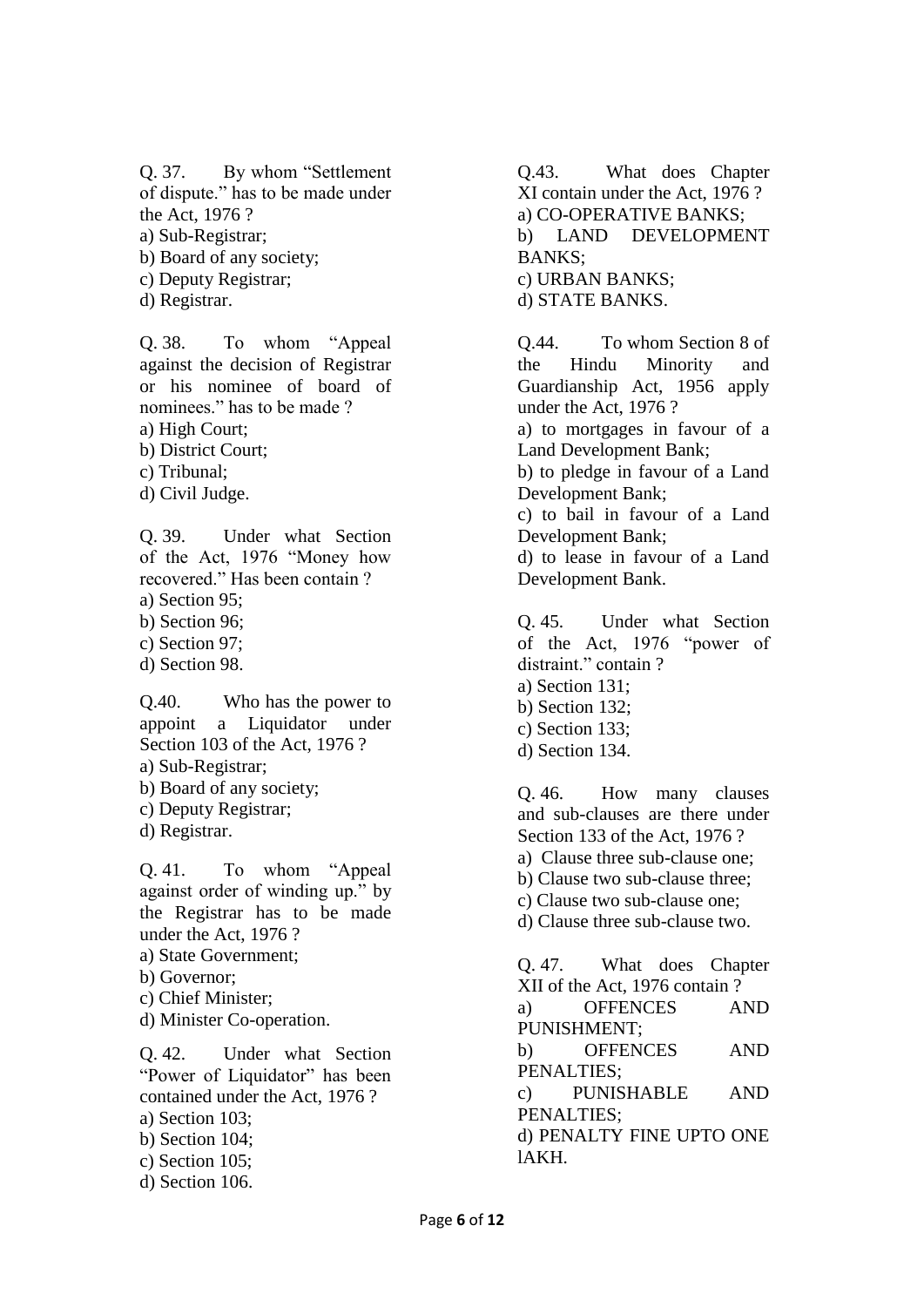Q. 48. How many category of offences are there under Section 146 of the Act, 1976 ? a) Fifteen;

b) Sixteen;

- c) Seventeen;
- d) Eighteen.

Q. 49. By what Court Cognizance of offences can be made under Section 148 of the Act, 1976 ?

a) Chief Judicial Magistrate or a Judicial Magistrate of 1<sup>st</sup> Class;

b) Judge of a High Court;

c) District Judge or Sessions Judge;

d) Special Judge.

Q. 50. What does Chapter XIII of the Act, 1976 contain ? a) APPEALS, REVISION AND REVIEW; b) APPEALS, REVIEW AND

REVISION;

c) APPEALS AND REVISION ONLY;

d) APPEALS AND REVIEW ONLY.

Q. 51. Under what rule "Decree" and "Decree holder" have been defined under the Rule, 1977 ? a) 2 (b) and (e); b)  $2(e)$  and  $(f)$ ; c)  $2$  (c) and (d); d)  $2(a)$  and  $(s)$ .

Q. 52. To what Form application for registration has to be made ?

a) Form "D"; b) Form "M";

- c) Form "N";
- d) Form 'A'.

Q. 53. Under what Rule "Registration." have been contained ? a) Rule 7; b) Rule 5; c) Rule 4; d) Rule 8.

Q. 54. How many clauses are there under Rule 7 of the Rule, 1977 ? a) 2;

b) 3;

- c) 4;
- d) 5.

Q.55. How many classifications are there under Rule 8 of the Rule, 1977 ? a) seven; b) eight; c) nine;

d) ten.

Q. 56. Under what Rule "Amendment of bye-laws." have been contained under the Rule, 1977 ?

- a) 6;
- b) 7;
- c) 8;

d) 9.

Q.57. Under what Rule "Change of liability." has been contained under the Rule, 1977 ? a) Rule 11; b) Rule 12; c) Rule 13; d) Rule 14.

Q.58. Under what Form reconstruction of a society has to be made under the Rule, 1977 ? a) Form 'A'; b) Form 'B'; c) Form 'H'; d) Form 'I'.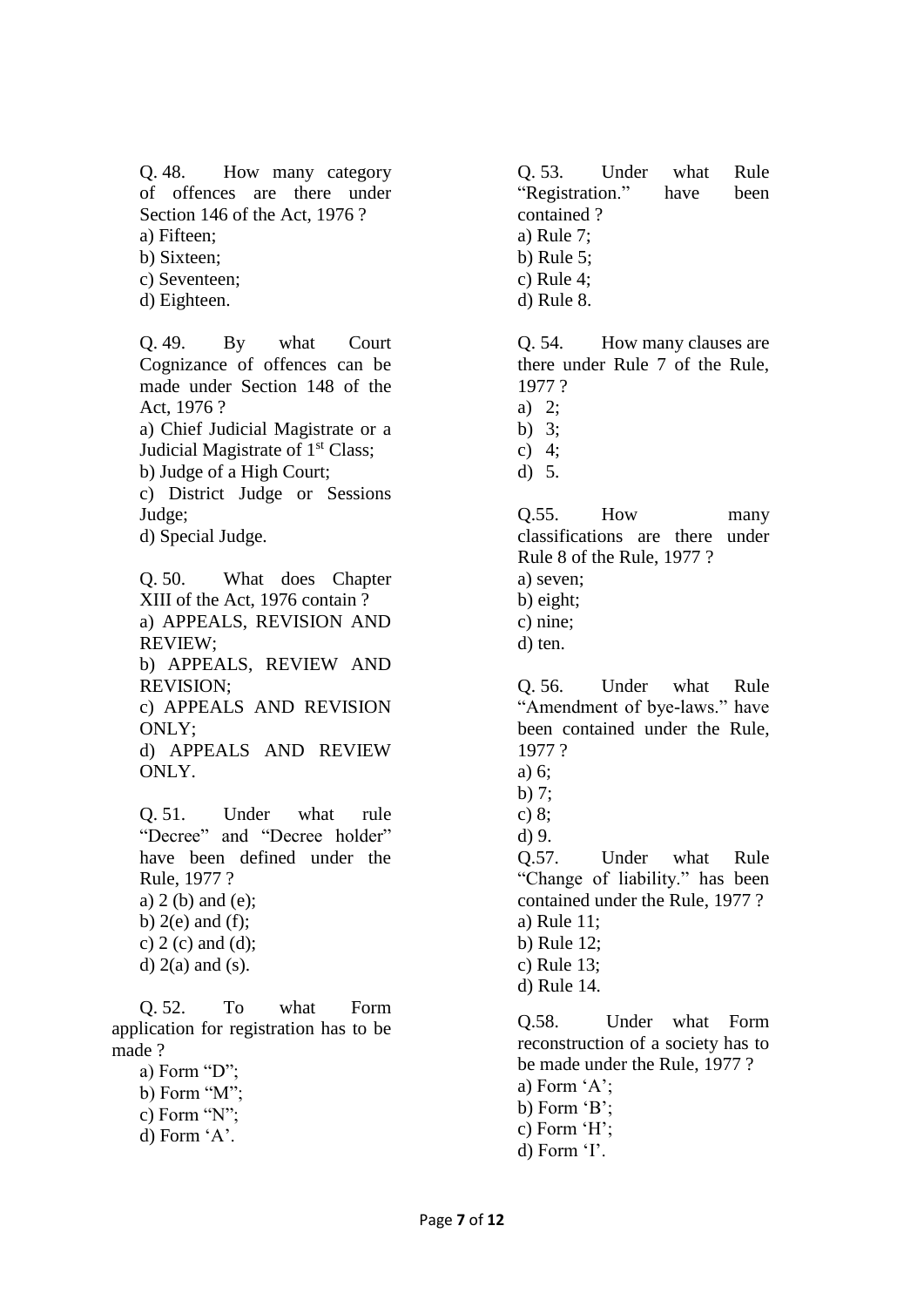Q. 59. What does Chapter-II of the Rule, 1977 contained ? a) RESIGNATION; b) REGISTRATION; c) REMUNERATION; d) RETIREMENT.

Q. 60. How many conditions are there for withdrawal of membership under Rule 18 of the Rule, 1977 ?

a) one conditions;

b) two conditions;

c) three conditions;

d) five conditions;

Q. 61. Under what rule "Valuation of shares." have been contained under the Rule, 1977 ?

a) 18;

- b) 19;
- c) 20;
- d) 21.

Q. 62. How many clauses and sub-clauses are there under Rule 21 of the Rule, 1977 ?

a) 1 clauses and one sub-clauses;

- b) 2 clauses and 4 sub-clauses;
- c) 3 clauses and 3 sub-clauses;
- d) 4 clauses and four sub-clauses.

Q. 63. Under what rule "Expulsion of members" has been contained under Rule, 1977 ?

- a) 25;'
- b) 26;
- c) 27;
- d) 28.

Q. 64. How many chapters are there under Rule, 1977 ?

- a) IX;
- b) X;
- c) XI;
- d) XII.

Q. 65. Under what Form List of members are to be kept ? a) Form 'G'; b) Form 'H'; c) Form 'I'; d) Form 'J'.

Q. 66. How many explanation are there under rule 32 of the Rule, 1977 ? a) one; b) two; c) three; d) four.

Q. 67. Under what rule "Additional conditions for raising funds by societies" have been contained under the Rule, 1977 ? a) Rule 35;

- b) Rule 36;
- c) Rule 37;
- d) Rule 38.

Q. 68. Where does "Manner of recalling of loan" have been contained under Rule, 1977 ? a) Under Rule 43;

- b) Under Rule 44;
- c) Under Rule 45;
- d) Under Rule 46.

Q. 69. What does Chapter-V contain to Rule, 1977 ?

a) PROPERTY WITH FUNDS OF SOCIETIES;

b) PROPERTY AND FUNDS OF THE SOCIETIES;

c) PROPERTIES AND FUNDS OF SOCIETIES;

d) PROPERTY AND FUNDS OF SOCIETIES.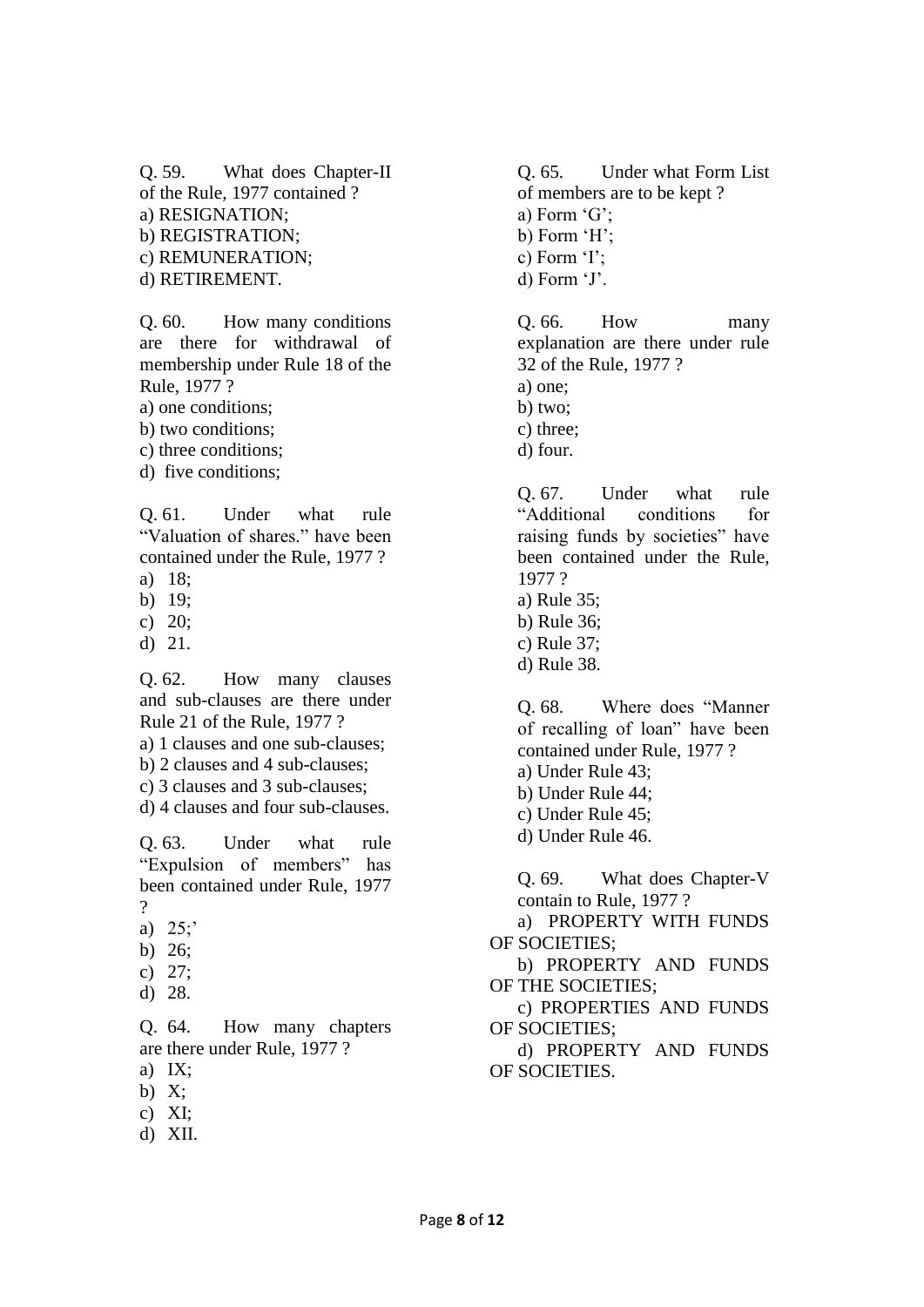Q. 70. Under what Rule "Appropriation of profits" have been contained under the Rule, 1977 ?

a) Under Rule 46;

b) Under Rule 47;

c) Under Rule 48;

d) Under Rule 49.

Q. 71. How many clauses and sub-clauses are there under Rule 51 of the Rule 1977 ?

a) two clauses and two subclauses;

b) three clauses and three subclauses;

c) four clauses and four subclauses;

d)five clauses and five subclauses.

Q. 72. How many explanation are there under Rule 52 of the Rule, 1977 ? a) four; b) three;

c) two;

d) one.

Q. 73. Where does "Management of Societies" have been contained under Rule, 1977  $\gamma$ a) CHAPTER VI;

b) CHAPTER VII; c) CHAPTER VIII; d) CHAPTER IX.

Q. 74. Under what Rule and under what sub-clause these words within the inverted commas have been contained ? "in any contract made with or by the society; or".

a) 54 (1) (d) b) 54 (1) (c); c) 54 (1) (b); d) 54 (1) (a).

Q.75. How many clauses and sub-clauses are there under Rule 55 of the Rule, 1977 ?

a) three clauses and six subclauses;

b) four clauses and four subclauses;

c) five clauses and five subclauses;

d) six clause and six sub-clauses.

Q. 76. Under what Rule "Accounts and books to be kept" have been contained under the Rule, 1977 ? a) Rule 60; b) Rule 61; c) Rule 62; d) Rule 63.

Q. 77. What does Rule 57 of the Rule, 1977 contain ? a) First General Meeting; b) Second General Meeting; c) Third General Meeting; d) Fourth General Meeting.

Q. 78. How many clauses are there under Rule 58 of the Rule, 1977 ? a) eight; b) nine; c) ten; d) eleven.

Q. 79. Under what chapter "Audit, Inquiry, Inspection and Supervision" are present under the Rule, 1977 ? a) CHAPTER-V; b) CHAPTER-VI; c) CHAPTER-VII; d) CHAPTER-VIII.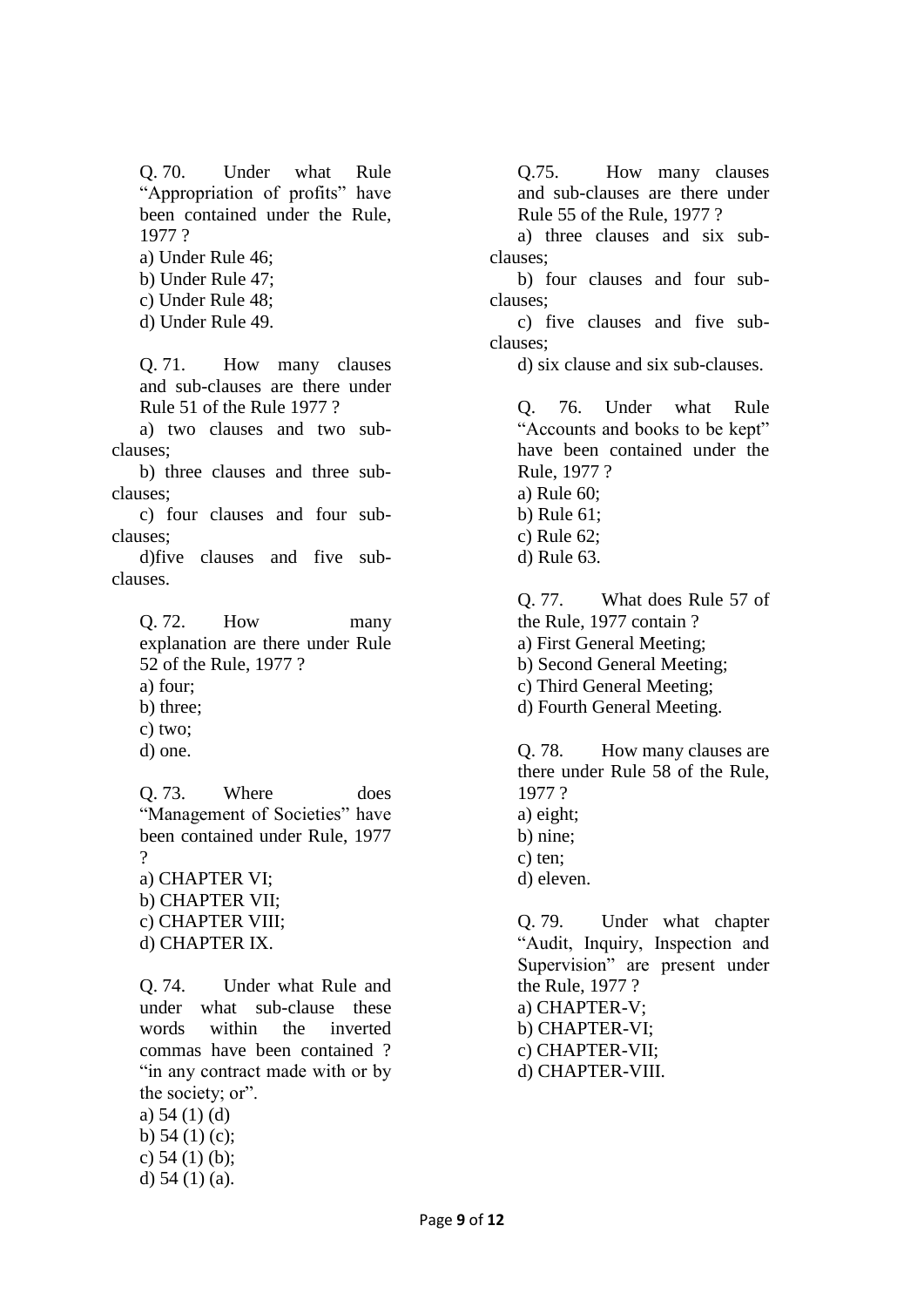Q.80. How many explanation are there under Rule 67 of the Rule, 1977 ? a) one;

b) two;

c) three;

d) four.

Q.81. Under what Rule "Procedure and principles for the conduct of enquiry and inspection" have been contained under the Rule, 1977 ? a) 68;

b) 69;

c) 70; d) 71.

Q. 82. What does Chapter-VIII of the Rule, 1977 contain ? a) DISPUTES TO ARBITRATION; b) ARBITRATION AND DISPUTES; c) DISPUTES AND ARBITRATION;

d) DISPUTES WITH ARBITRATION.

Q. 83. Under what Form a reference of a dispute has to be made under the Rule, 1977 ? a) Form 'M'; b) Form 'N'; c) Form 'O'; d) Form 'P'.

Q. 84. How many procedure are there under Rule 74 of the Rule, 1977 ? a) five; b) six; c) seven; d) eight.

Q.85. Where does "Procedure for execution of awards" have been contain under the Rule, 1977 ?

- a) 83;
- b) 82;
- c) 81;
- d) 80.

Q.86. How many clauses are there under Rule 82 of the Rule, 1977 ? a) 17;

- b) 16;
- c) 15;
- d) 14;

Q. 87. Under what chapter "Liquidation" has been contain under the Rule, 1977 ?

a) CHAPTER -XII; b) CHAPTER- XI; c) CHAPTER-X; d) CHAPTER -IX.

Q.88. Under what rule the appointment of Liquidator shall be notified by the Registrar of the Rule, 1977 ? a) 88(3); b) 87(2); c) 86(1); d) 85 (2).

Q.89. Under what subclause appeal against the order of the Liquidator shall lie ? a) 86(13) (ii); b) 86(13(i); c)  $86(14)(i)$ ; d) 86 (1).

Q.90. What does Rule 87 of the Rule, 1977 contain ? a) Disposal with surplus assets; b) Disposal and surplus assets; c) Disposal of assets surplus;

d) Disposal of surplus assets.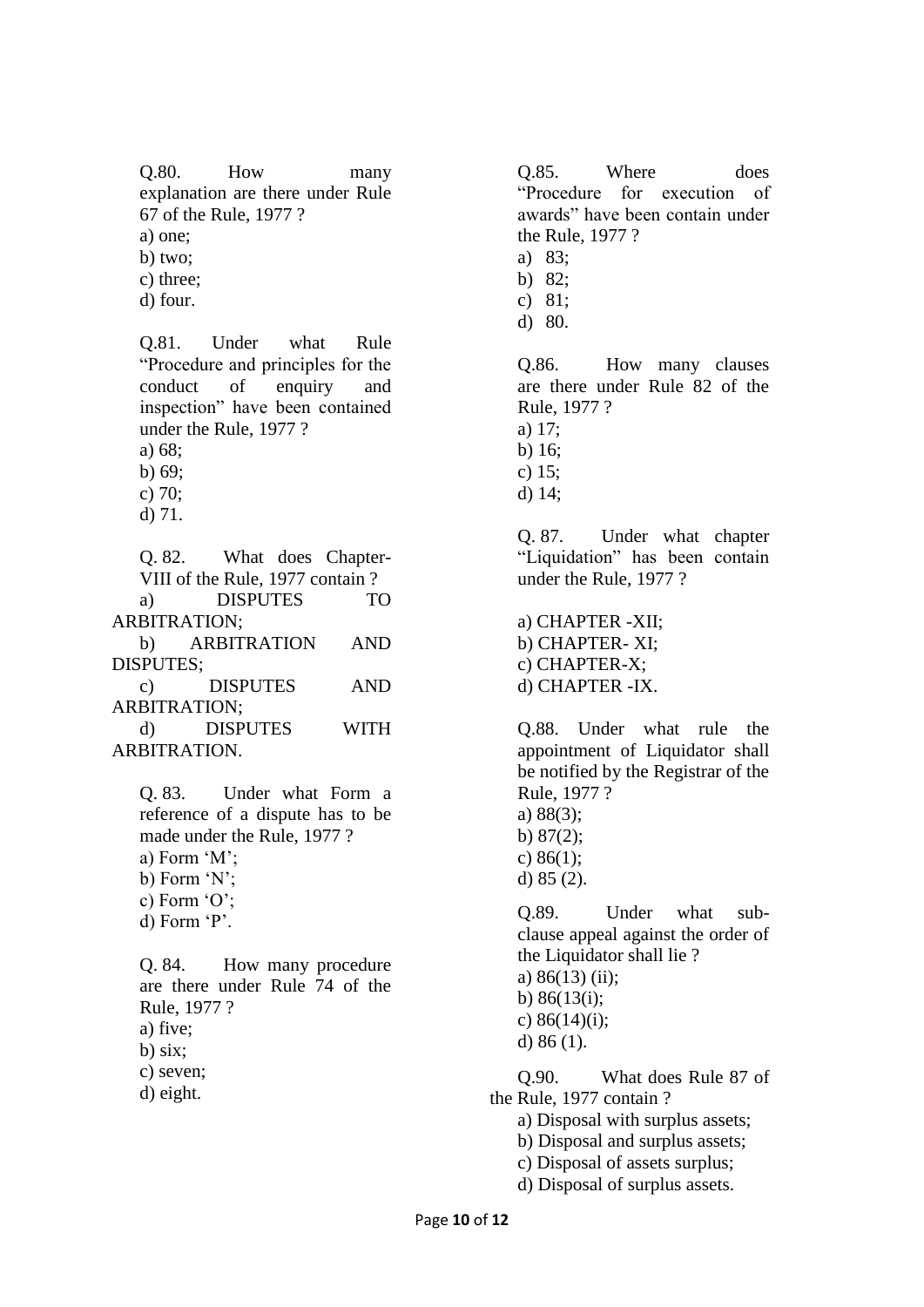Q.91. "Every Land Development Bank shall specify, from time to time the name, designation and address of the officer (hereinafter in this Chapter referred to as "the Receiving Officer", who shall receive all loan applications from the intending borrowers.".

Under what clause of the Rule, 1977 there words within the inverted commas are contain ?

a) Rule 90 clause (1);

b) Rule 90 clause (3);

c) Rule 90 clause (4);

d) Rule 90 clause (5).

Q.92. What does Chapter-X of the Rule, 1977 contain ?

a) LAND DEVELOPMENT WITH BANKS;

b) LAND DEVELOPING BANKS;

c) LAND DEVELOPMENT BANKS;

d) LAND DEVELOPMENT BY BANKS.

Q.93. Under what Rule "Authority to Land Development Bank to exercise powers under Section 133" contain ?

a) 95;

- b) 94;
- c) 93;
- d) 92.

Q. 94. What does Rule 94 contain ?

a) Appointment, qualifications and powers and functions of a Sale Officer under Section 133; b) Appointments, qualifications and powers and functions of a Saling Officer under Section 133; c) Appointment, qualifications and powers and functions of a Sold Officer under Section 133; d) Appointment, qualifications and powers and functioning of a Sale Officer under Section 133;

Q.95. Under what Chapter "Appeals, Review and Revision" are contain under the Rule, 1977 ?

a) CHJAPTER-IX; b) CHAPTER-X; c) CHAPTER-XII; d) CHAPTER-XI.

Q.96. "Every appeal shall be accompanied by a certified copy of the order against which the appeal is preferred.".

Under what Rule and under what clause there words within the inverted commas are contain ?

- a) 105(3);
- b) 104(3); c) 103 (3);

d) 102(3).

Q. 97. How many Rules are there under Chapter-XI of the Rule, 1977 ?

a) six;

b) five;

c) four;

d) three;